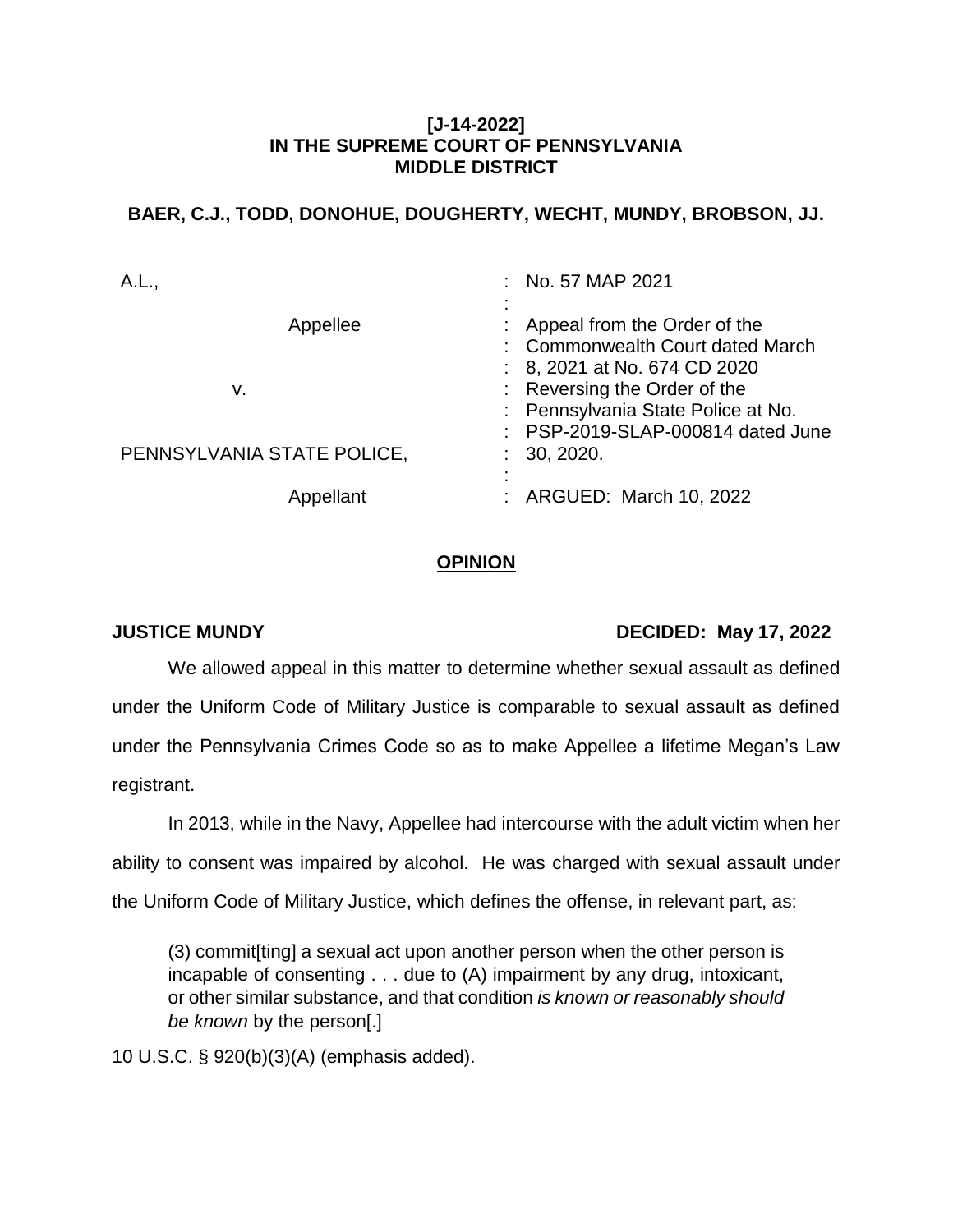Appellee was tried by general court-martial, with a panel of service members acting as fact-finders. The panel returned a verdict of guilty which was recorded on a military form (essentially a verdict slip) stating the victim's condition "was known or reasonably should have been known by" Appellee. N.T., Dec. 5, 2019, at Exh. PSP-1, *reprinted at* RR. 108a. Appellee was sentenced to sixty days' confinement, a reduction in rank, and a dishonorable discharge. He appealed to the United States Navy-Marine Corps Court of Criminal Appeals, which affirmed the conviction and sentence. *See United States v. [A.L.]*, 2015 WL 5610560, at \*1 (N-M. Ct. Crim. App. Sept. 24, 2015). After his discharge from the Navy, Appellee moved to Pennsylvania. He registered with the Pennsylvania State Police ("PSP") as a sex offender subject to registration under Megan's Law IV, also referred to as the Sexual Offender Registration and Notification Act ("SORNA"). *See* 42 Pa.C.S. § 9799.13(1) (relating to who must register).

By way of brief statutory background, as to crimes committed on or after December 20, 2012, SORNA sets forth a three-tier classification system appearing in Subchapter H of the Sentencing Code to specify the length of a sex offender's registration. Individuals convicted of a Tier I offense are obligated to register for 15 years, those convicted of a Tier II offense must register for 25 years, and persons convicted of a Tier III offense are subject to lifetime registration. *See id*. § 9799.15(a); *see also Commonwealth v. Lacombe*, 234 A.3d 602, 611 (Pa. 2020) (describing this legislative scheme); *Commonwealth v. Torsilieri*, 232 A.3d 567, 580-81 (Pa. 2020) (discussing Subchapters H and I of the Sentencing Code). Each tier lists predicate offenses defined under Pennsylvania's Crimes Code, and each tier states that "comparable" military offenses are also included in that tier. 1

<sup>&</sup>lt;sup>1</sup> In full, those provisions indicate the respective tier includes "[a] comparable military offense or similar offense under the laws of another jurisdiction or country or under a former law of this Commonwealth." 42 Pa.C.S. §§ 9799.14(b)(21), (c)(17), (d)(13).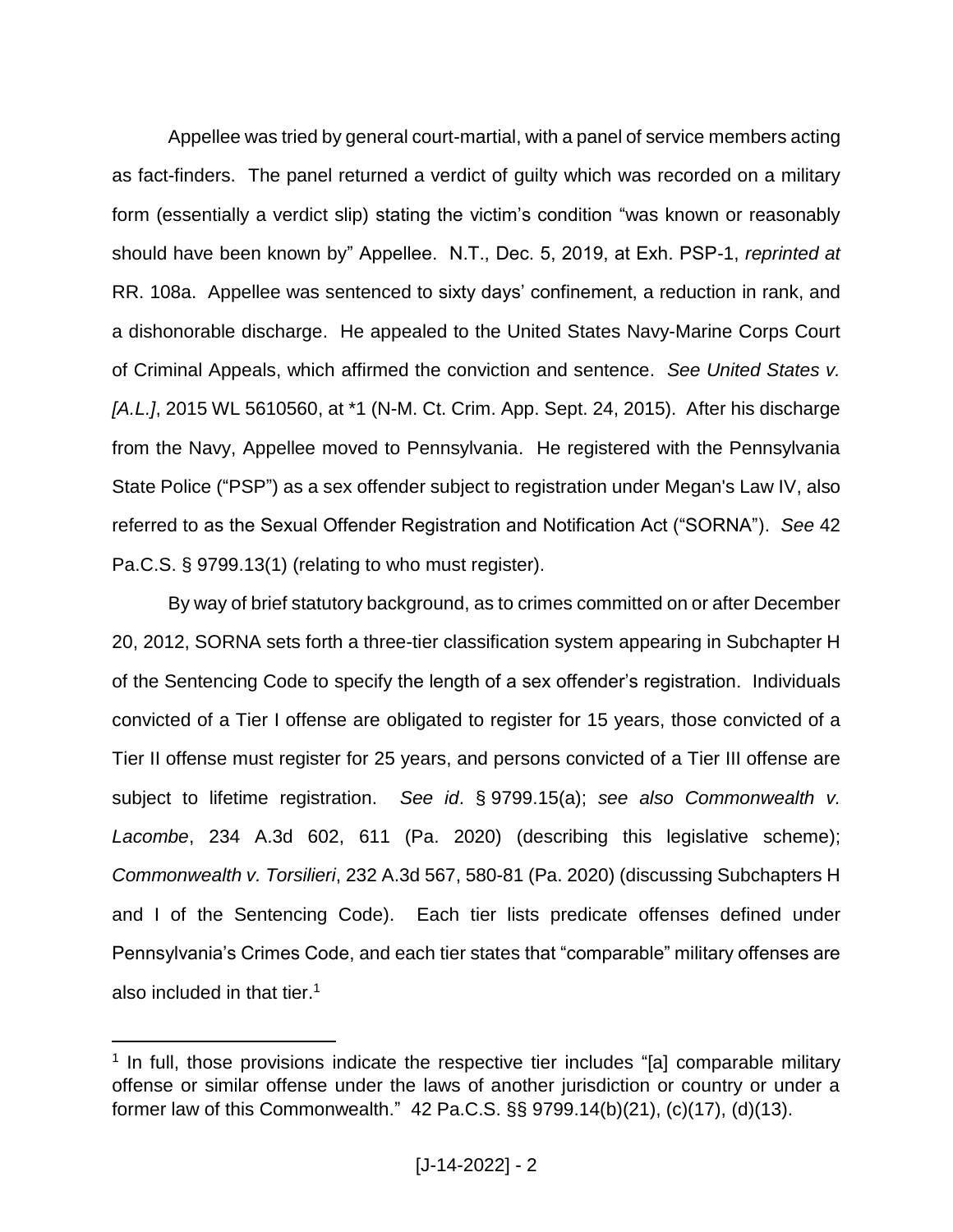In light of the above, PSP undertook to determine Appellee's registration tier. To do this, it sought to ascertain the enumerated Pennsylvania crime to which the military offense was comparable. PSP eventually concluded the military offense was comparable to sexual assault under the Crimes Code, which is committed when a

person engages in sexual intercourse . . . with a complainant without the complainant's consent.

18 Pa.C.S. § 3124.1.<sup>2</sup> As the above is a Tier III offense, PSP notified Appellee he was a lifetime registrant under SORNA. Appellee appealed, arguing PSP's action was adjudicative and not merely ministerial. As such, he contended PSP violated his procedural rights by not holding a hearing. The Commonwealth Court agreed, and it directed PSP to afford Appellee adequate process. *See [A.L.] v. PSP*, No. 587 M.D. 2016, 2019 WL 3102125, at \*6 (Pa. Cmwlth. July 16, 2019).

On remand, PSP convened an administrative hearing at which the commander of PSP's Megan's Law Section testified to his belief that A.L.'s conviction under 10 U.S.C. § 920(b)(3)(A) was comparable to sexual assault as defined by 18 Pa.C.S. § 3124.1.

In his proposed report, the hearing officer agreed and he opined that, although Section 3124.1's *mens rea* requirement does not encompass negligent conduct, the two offenses are nonetheless equivalent. In this respect, the hearing officer concluded Appellee did, in fact, know of his victim's impaired condition. To support this conclusion, the hearing officer pointed to a passage in the opinion issued by the military appellate court in which that tribunal remarked the record contained compelling evidence Appellee

<sup>&</sup>lt;sup>2</sup> This definition does not include the "reasonably should be known" – *i.e.*, negligence – language appearing in the military offense, thereby reflecting a different minimum *mens rea*. In particular, because no scienter is specified as to the victim's non-consent, it defaults to at least recklessness under 18 Pa.C.S. § 302(c) ("When the culpability sufficient to establish a material element of an offense is not prescribed by law, such element is established if a person acts intentionally, knowingly or recklessly with respect thereto."). That difference lies at the heart of this dispute and is discussed below.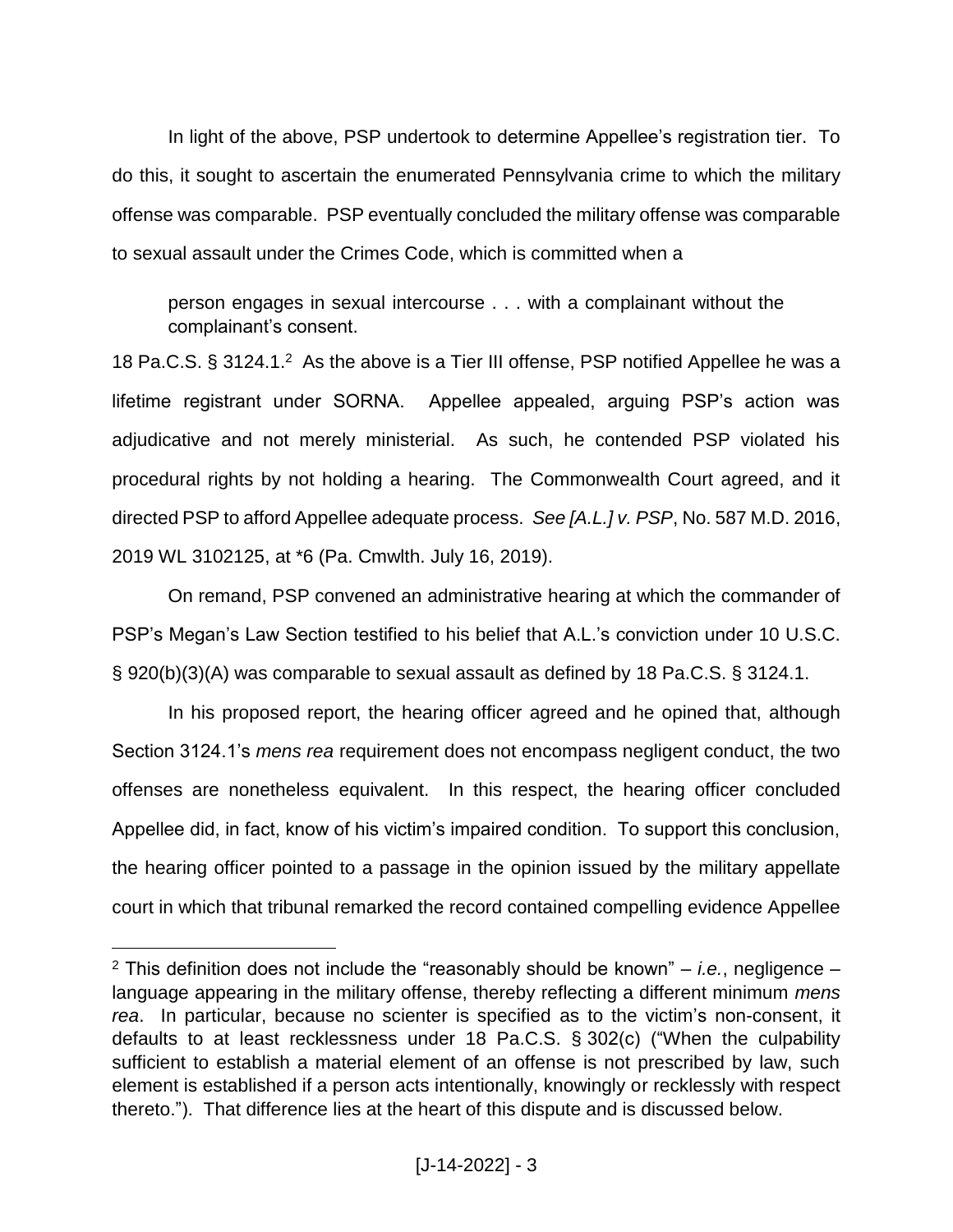"was aware of [the victim's] intoxicated state and intentionally acted to take advantage of her incapacitated condition." *[A.L.]*, 2015 WL 5610560, at \*3.

The hearing officer additionally observed the enumerated Tier III offenses involving intercourse generally arise where the victim is unconscious, is otherwise unaware of what is occurring, is mentally disabled, has refused consent, or is physically incapable of communicating an unwillingness to participate. By contrast, he continued, Tier I and Tier II offenses involving intercourse tend to be predicated on the status of the victim, such as where the victim is underaged, a child receiving services at a center for children, a student at the school where the defendant works, or an individual being confined in (or supervised by) an institution where the defendant works. Thus, the hearing officer concluded that, because the Tier I and Tier II offenses do not involve the victim's refusal to consent or inability to consent, they are not comparable to the military offense in question.

The hearing officer attached a proposed order affirming PSP's initial determination that Appellee was convicted of a Tier III offense.

Appellee filed exceptions, asserting, *inter alia*, his conviction may have been based on mere negligence, and hence, the hearing officer erred in relying on the appellate court's commentary on the evidence as establishing the requisite *mens rea* for guilt under the Pennsylvania offense. He pointed out his sentence of confinement was only sixty days and, as such, it is plausible the court martial which returned the actual conviction found he had acted negligently. Appellee added that, at a minimum, any doubt on this topic should be resolved in his favor under established legal precepts.

PSP overruled Appellee's exceptions and adopted the proposed report and order as its own final adjudication. Appellee appealed to the Commonwealth Court.

That court reversed in a published opinion, finding the two offenses are not comparable. The court reasoned the military offense encompasses negligent conduct,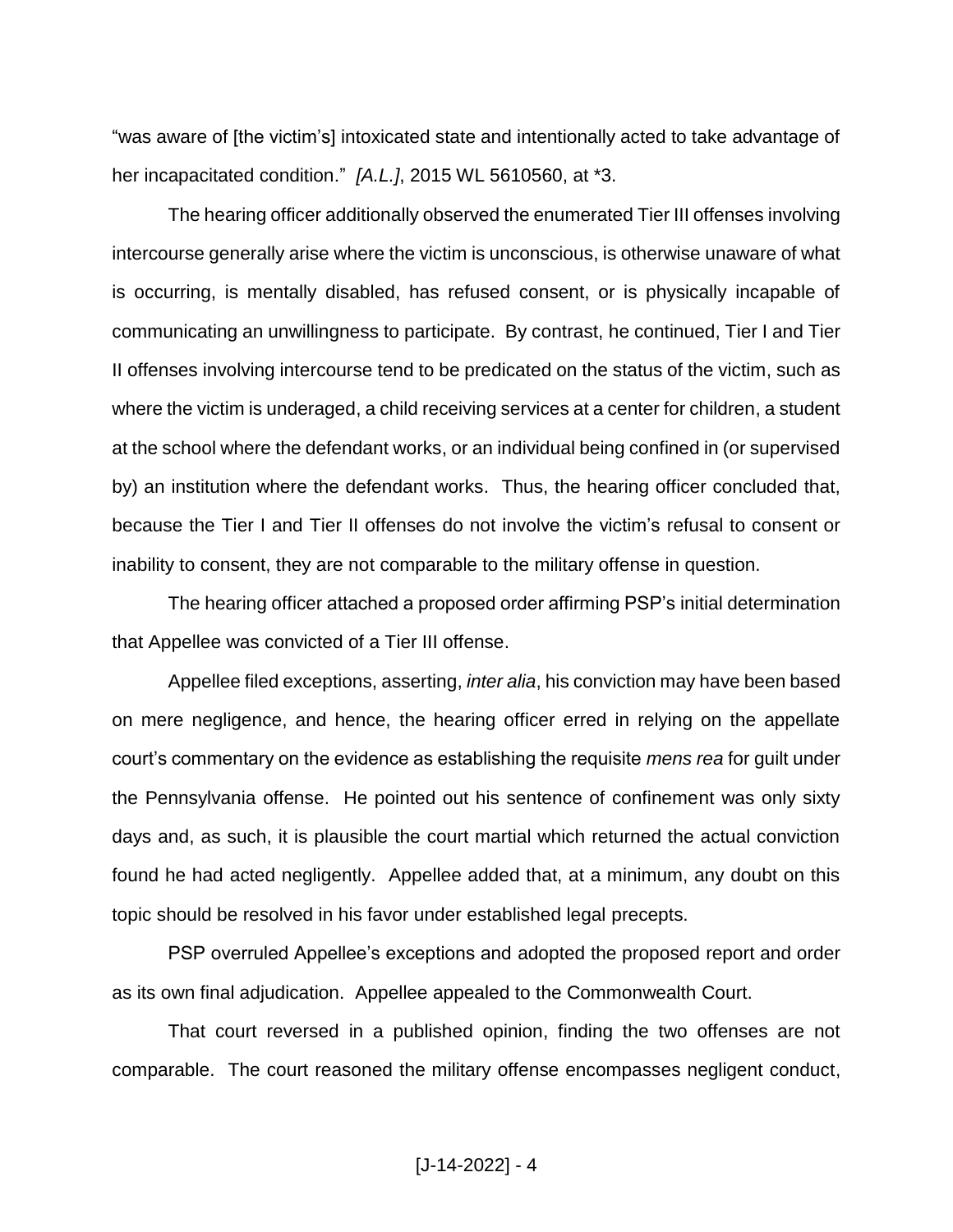which could have been the basis for Appellee's conviction, whereas the Pennsylvania crime requires a reckless mental state or above. *See supra* note 2. Therefore, the court held the military offense could not be the basis for a Tier III classification under SORNA. *See A.L. v. PSP*, 247 A.3d 120, 128-29 (Pa. Cmwlth. 2021).

We granted PSP's petition for allowance of appeal in which the following questions were framed for our review:

1. When comparing a military criminal offense to a Crimes Code offense pursuant to 42 Pa.C.S. § 9799.14(b)(21), (c)(17), or (d)(13), is the Pennsylvania State Police required to ensure that all of the elements of crimes, including the *mens rea*, are equivalent?

2. If the Pennsylvania State Police is required to consider the *mens rea* when comparing a military criminal offense to a Crimes Code offense pursuant to 42 Pa.C.S. § 9799.14(b)(21), (c)(17), or (d)(13), should the *mens rea* requirement only be considered a factor when making the determination?

*A.L. v. PSP*, 260 A.3d 920 (Pa. 2021) (*per curiam*).

The need to compare two criminal offenses, one in-state (the "reference offense") and the other out-of-state (the "offense of conviction"), raises the question of how that comparison should be made and how the reviewing court – or the administrative agency as in the present case – should determine whether the answer is "yes" they are comparable, or "no" they are not comparable. Our intermediate appellate courts have addressed this issue in several reported decisions.

In *Shewack v. PennDOT*, 993 A.2d 916 (Pa. Cmwlth. 2010), the court held that, when comparing an out-of-state offense to a Pennsylvania offense to determine whether they are "essentially similar" – so that a conviction of the out-of-state offense disqualifies the individual from holding a commercial driver's license in Pennsylvania for one year – "the comparison is between the elements of the foreign state's statute and the elements of Pennsylvania's statute." *Id*. at 919. Although the Maryland and Pennsylvania statutes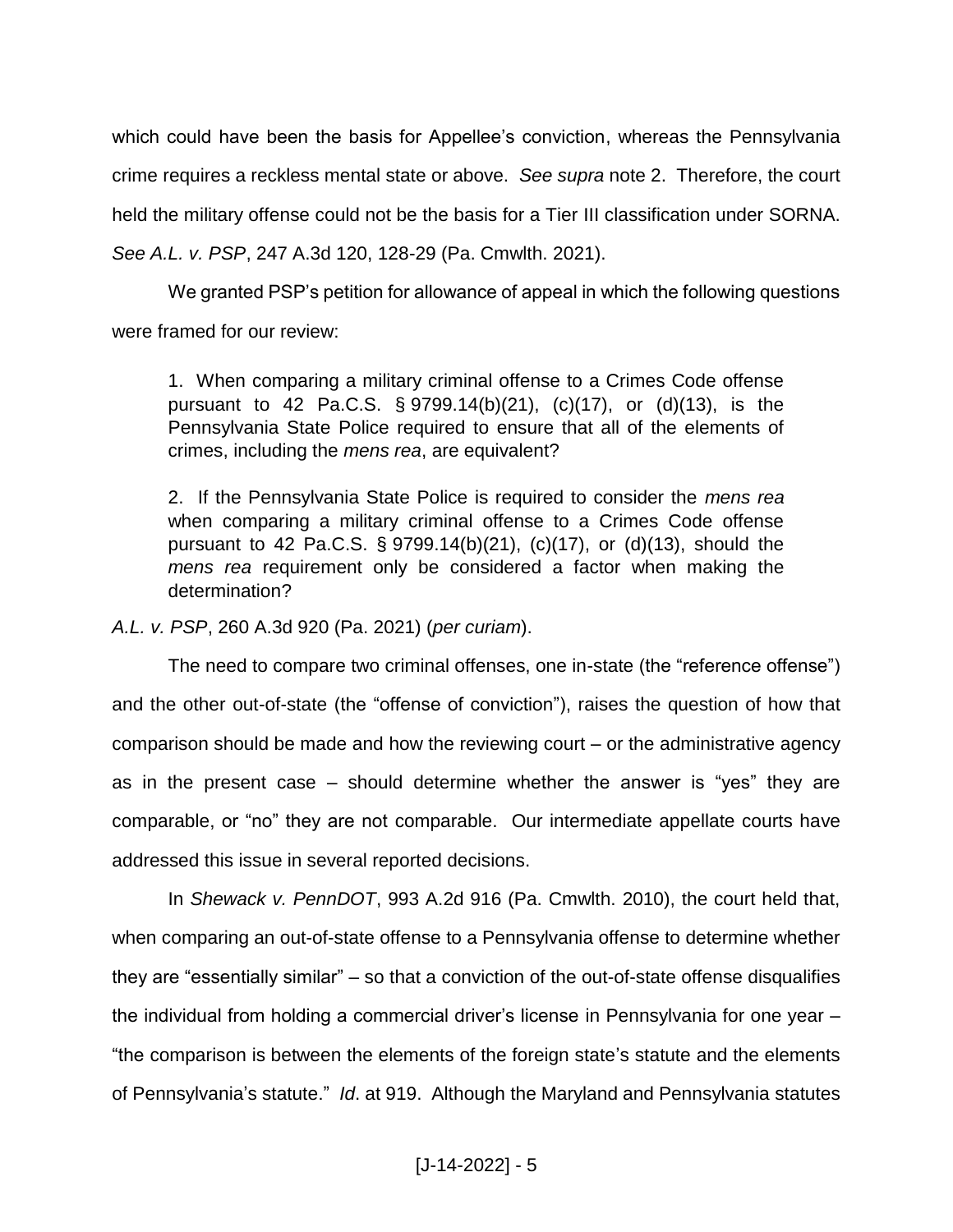in that matter prohibited driving with a suspended license, the court found they were not essentially similar because the Pennsylvania law specifically prohibited driving a commercial vehicle with a suspended commercial driver's license, whereas the Maryland law was broader in that it precluded driving virtually any type of vehicle with suspended privileges. The underlying concept was that, where the elements of the offense of conviction cover a broader range of conduct than the elements of the reference offense, the two are not "essentially similar." Notably, applying the same test, the Commonwealth Court reached the opposite conclusion in *Aten v. PennDOT*, 649 A.2d 732 (Pa. Cmwlth. 1994), where the reference offense of driving a commercial vehicle without holding or being in immediate possession of a valid commercial driver's license was compared to West Virginia's counterpart – which, unlike the Maryland law, applied specifically to commercial vehicles.

This comparison-of-the-elements method has also been used by the Superior Court. In *Commonwealth v. Whisnant*, 568 A.2d 259 (Pa. Super. 1990), the court affirmed a DUI sentence enhancement based on two prior New Jersey convictions for an equivalent DUI offense. The court found the elements of the offenses to be "substantially identical." *Id*. at 260. It reasoned that, even though the New Jersey statute, unlike the Pennsylvania statute, stated in the alternative that a defendant was guilty of DUI if he allowed another intoxicated person to drive his (the defendant's) car, that aspect of the New Jersey statute was immaterial because it was clear that was not the basis for the defendant's out-of-state convictions. *See id*. at 261.

These decisions demonstrate that gauging offense similarity or equivalency has generally been accomplished by comparing the elements of the out-of-state offense with those of the in-state offense. *Accord Freeman v. PSP*, 2 A.3d 1259, 1262 (Pa. Cmwlth. 2010) (comparing offense elements to determine whether a New York conviction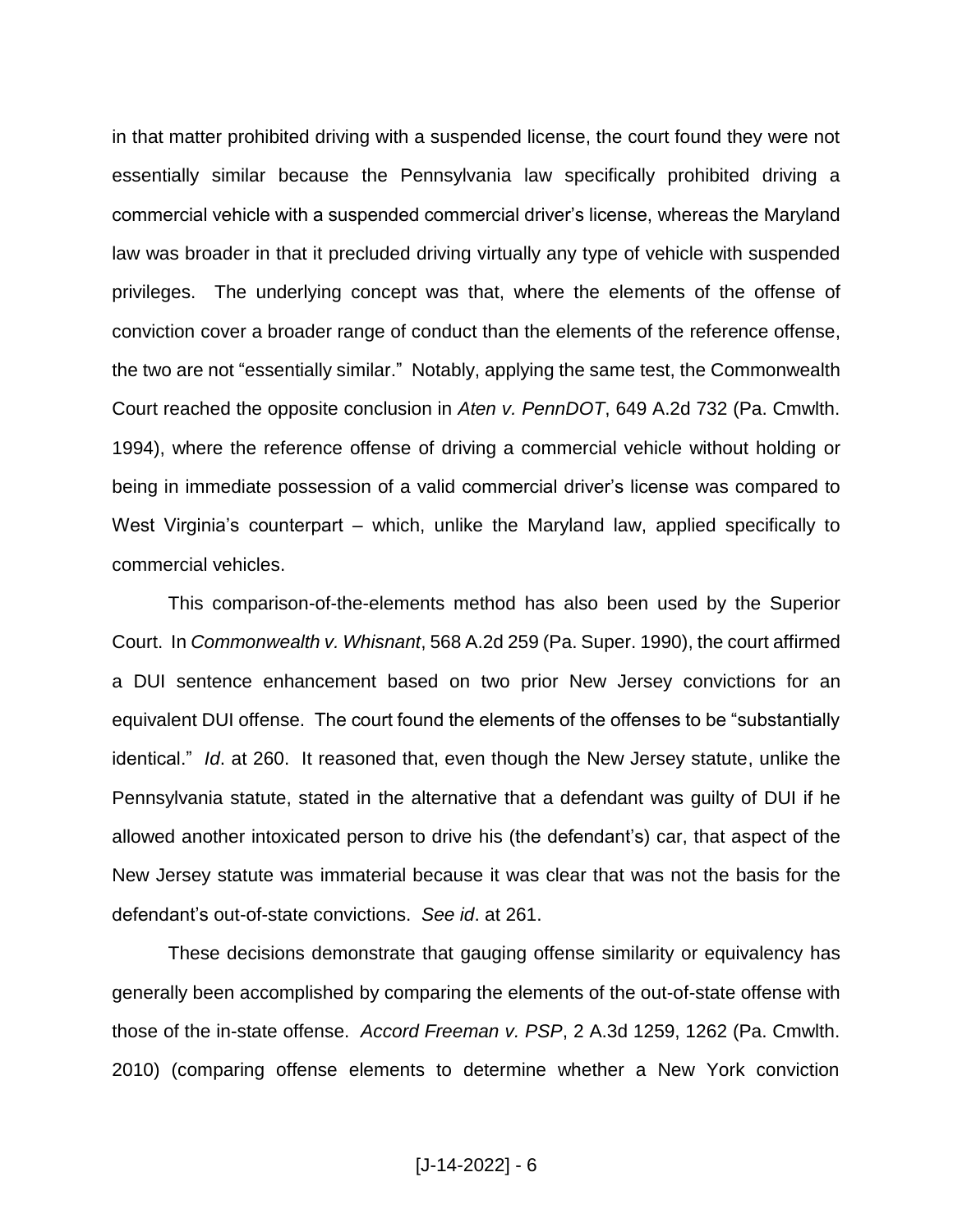restricted the appellant's ability to possess firearms in Pennsylvania); *cf. Commonwealth v. Bolden*, 532 A.2d 1172, 1175-76 (Pa. Super. 1987) (expressing that, to calculate a prior-record score under the sentencing guidelines based on a foreign conviction, courts should identify the elements of the foreign offense and determine the equivalent Pennsylvania offense). If the elements are the same, or if the offense of conviction is narrower than the reference offense – meaning it captures a subset of the conduct of the reference offense – the two are comparable. If, however, the offense of conviction defines the crime in terms of alternative elements, the question becomes whether the offense of conviction was based on the same elements as defined under the Pennsylvania statute. *Whisnant* is an example of this: where the New Jersey DUI statute made it an offense to either drive while intoxicated or, alternatively, to allow another intoxicated person to drive one's vehicle, but the defendant's New Jersey convictions did not implicate that alternative basis for criminal liability, the New Jersey convictions were deemed equivalent to Pennsylvania DUI convictions. This approach to comparing offenses ensures that, to count as a predicate, the out-of-state conviction signifies the individual was found guilty in that jurisdiction of every element of the Pennsylvania offense. It has been endorsed by the United States Supreme Court for precisely this reason. *See Descamps v. United States*, 570 U.S. 254, 272 (2013).

In the Supreme Court's jurisprudence, the topic has often arisen in the context of the Armed Career Criminal Act, 18 U.S.C. § 924 ("ACCA"). That statute imposes a sentence enhancement upon defendants convicted under federal law of being a felon in possession of a firearm, where the defendant has three prior convictions for certain violent felonies. Under ACCA, the reference offense is referred to as the "generic" crime, meaning, the crime as commonly understood, *see Descamps*, 570 U.S. at 257; *Taylor*, 495 U.S. at 598-99 (referring to generic burglary as the way burglary is defined in the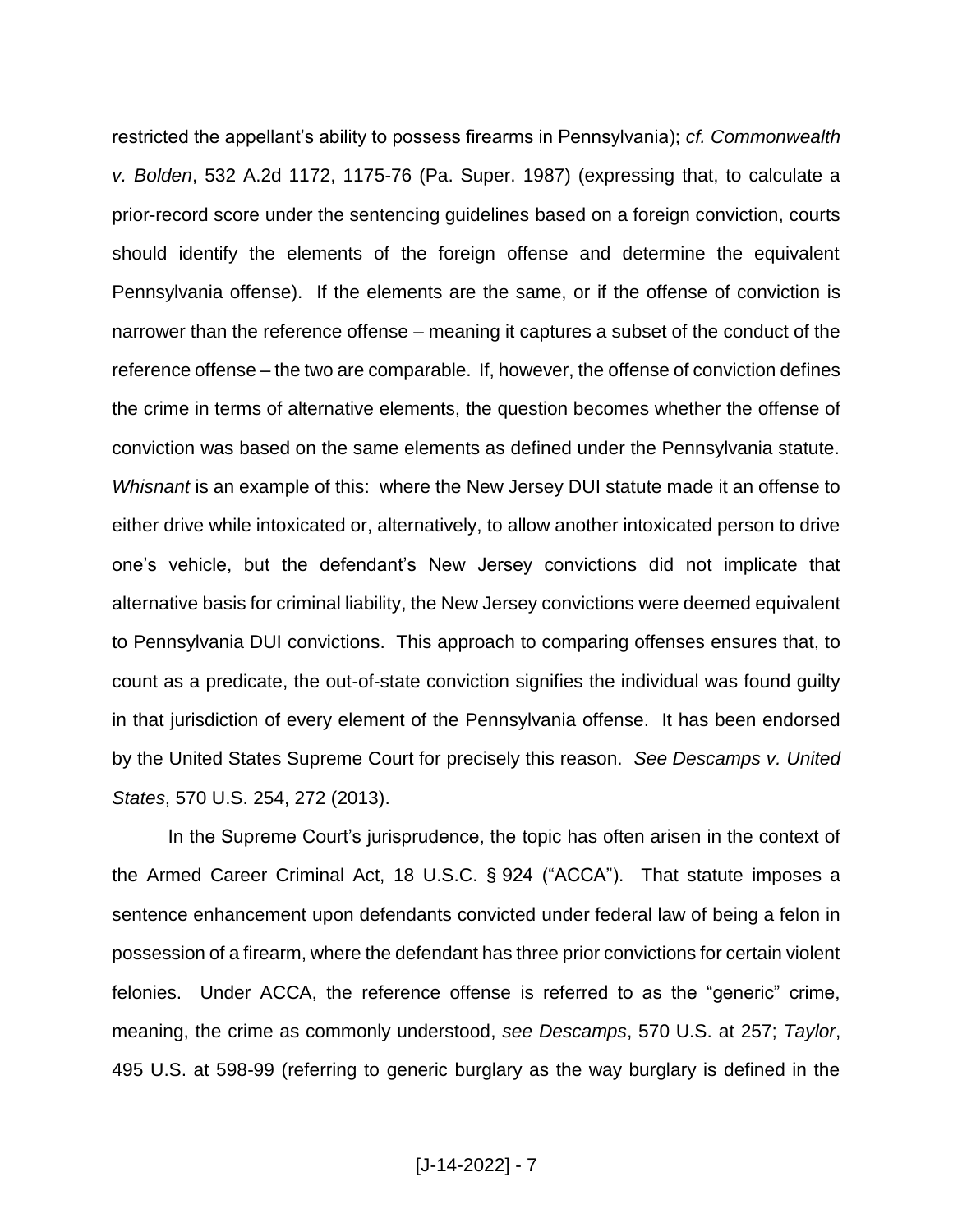criminal codes of most states); *Quarles v. United States*, 139 S. Ct. 1872, 1877 (2019), and the predicate convictions are usually at the state level. *But cf. Shular v. United States*, U.S.  $\ldots$ , 140 S. Ct. 779, 782 (2020) (where the offense of conviction is a state-level "serious drug offense," the reference offense is not a generic crime, but the conduct specified in ACCA's definition of a serious drug offense).

To evaluate whether a prior state conviction counts as an ACCA predicate, the Supreme Court compares the elements of the generic crime with the elements under state law, a method it refers to as the "categorical approach." *Taylor v. United States*, 495 U.S. 575, 602 (1990). The sentencing court does not focus on the particular facts underlying the predicate conviction as to do so could entail an "elaborate factfinding process" that would be impractical, including where the conviction was based on a guilty plea. *Id*. at 601. The Court has articulated three reasons for choosing this approach: Congress made the sentence enhancement to depend on "convictions" not actions; any effort at fact-finding for sentencing purposes would be problematic under the Sixth Amendment; and "daunting" difficulties and inequities would arise from a sentencing court's effort at belated fact-finding based on aged documents, especially when their content is subject to interpretation. *See Descamps*, 570 U.S. at 267-71. 3

With that said, the Supreme Court has also consistently recognized that some state offenses are defined by a "divisible" statute, meaning the statute gives alternative

<sup>&</sup>lt;sup>3</sup> In terms of the inequities, the Court pointed out that at the criminal proceedings in state court, the defendant may have little incentive to correct errors that do not really matter in that context and may have good reason not to, as extraneous facts and arguments may confuse the jury. Similarly, during a plea hearing, "the defendant may not wish to irk the prosecutor or court by squabbling about superfluous factual allegations." *Id*. at 270. It would thus be unfair for a sentencing court, later on, to use uncorrected (but erroneous) statements by the prosecutor or judge as proof specific actions were taken in committing the offense. *See id*. at 269-70 (explaining the only facts the ACCA sentencing court can be sure the jury found are those constituting elements of the offense); *accord Mathis v. United States*, 579 U.S. 500, 512-13 (2016).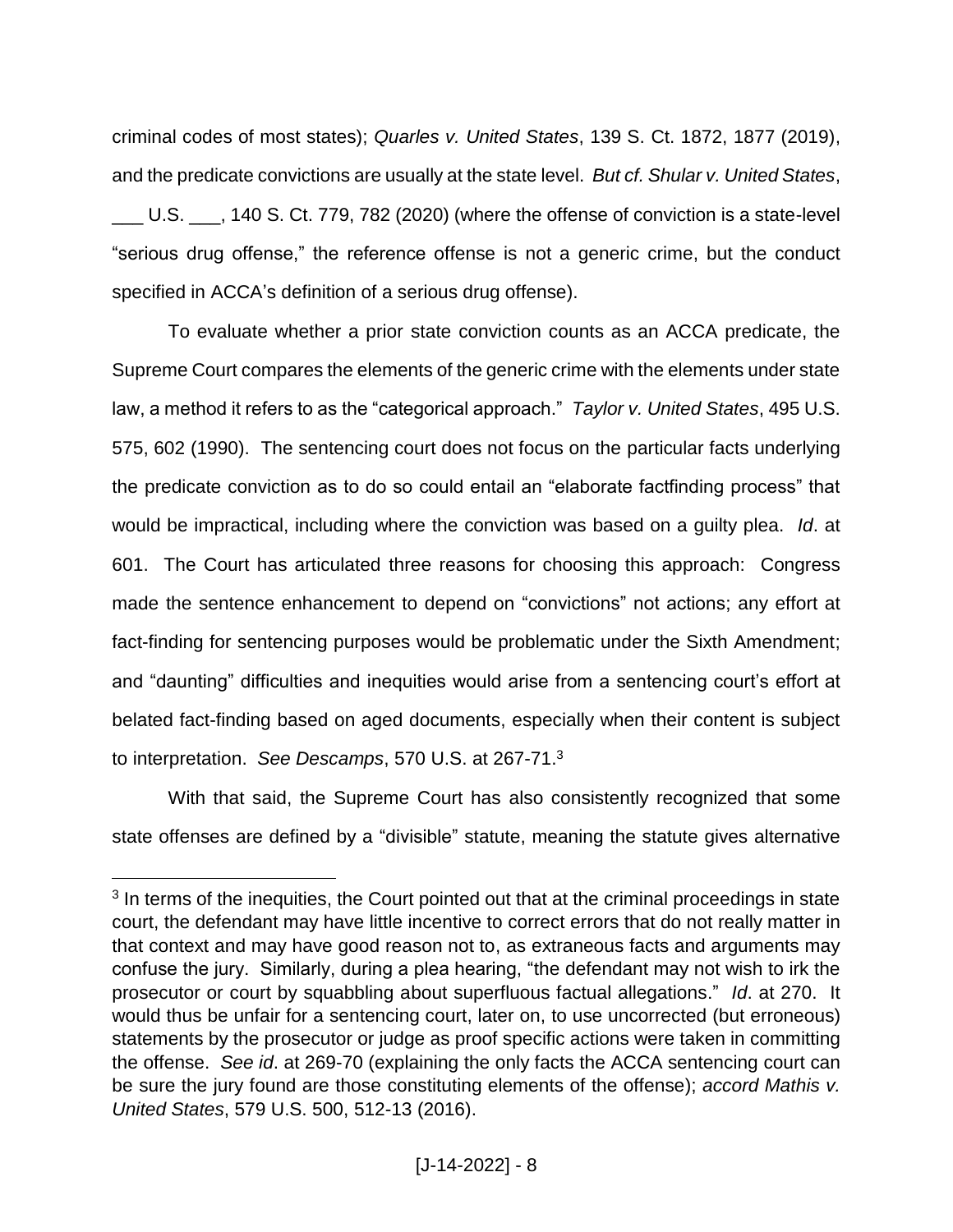elements, usually phrased in the disjunctive, that could make up the offense. In such cases, the Court has approved what it calls the "modified categorical approach," allowing the sentencing court to "consult a limited class of documents" from the conviction record, such as indictments and jury instructions, to determine the alternative element, and thus, the alternative crime, of which the defendant was previously found guilty. *Id*. at 257; *see also Johnson v. United States*, 559 U.S. 133, 144 (2010) (indicating the court can consider charging documents, plea agreements, transcripts of plea colloquies, jury instructions, verdict slips, and findings of fact and conclusions of law from a bench trial); *Nijhawan v. Holder*, 557 U.S. 29, 35 (2009). Assuming the sentencing court can, in fact, determine from that limited set of documents the specific alternative crime of which the defendant was convicted, the court "can then do what the categorical approach demands: compare the elements of the crime of conviction (including the alternative element used in the case) with the elements of the generic crime." *Descamps*, 570 U.S. at 257. While this was first characterized as an "exception" to the categorical approach, *Shepard v. United States*, 544 U.S. 13, 17 (2005), the Court later clarified it was not an exception but a "tool" because it "retains the categorical approach's central feature: a focus on the elements, rather than the facts, of a crime." *Descamps*, 570 U.S. at 263. 4

Because SORNA is not a sentencing statute, the Sixth Amendment concerns identified in relation to ACCA are not in sharp relief. But the other two considerations

<sup>4</sup> The Supreme Court has been careful to distinguish alternative *elements* – which in reality define different crimes – from alternative *means* of satisfying a single element. It has clarified that the modified categorical approach is not applicable to different means, as in that instance the extra-jurisdictional offense sweeps more broadly than the generic one. As well, considering the means by which an element of the state offense was committed leads to the inequities described above. *See supra* note 3. *See generally Mathis*, 579 U.S. at 513 (recognizing the modified categorical approach serves only "as a tool to identify the elements of the crime of conviction when a statute's disjunctive phrasing renders one (or more) of them opaque").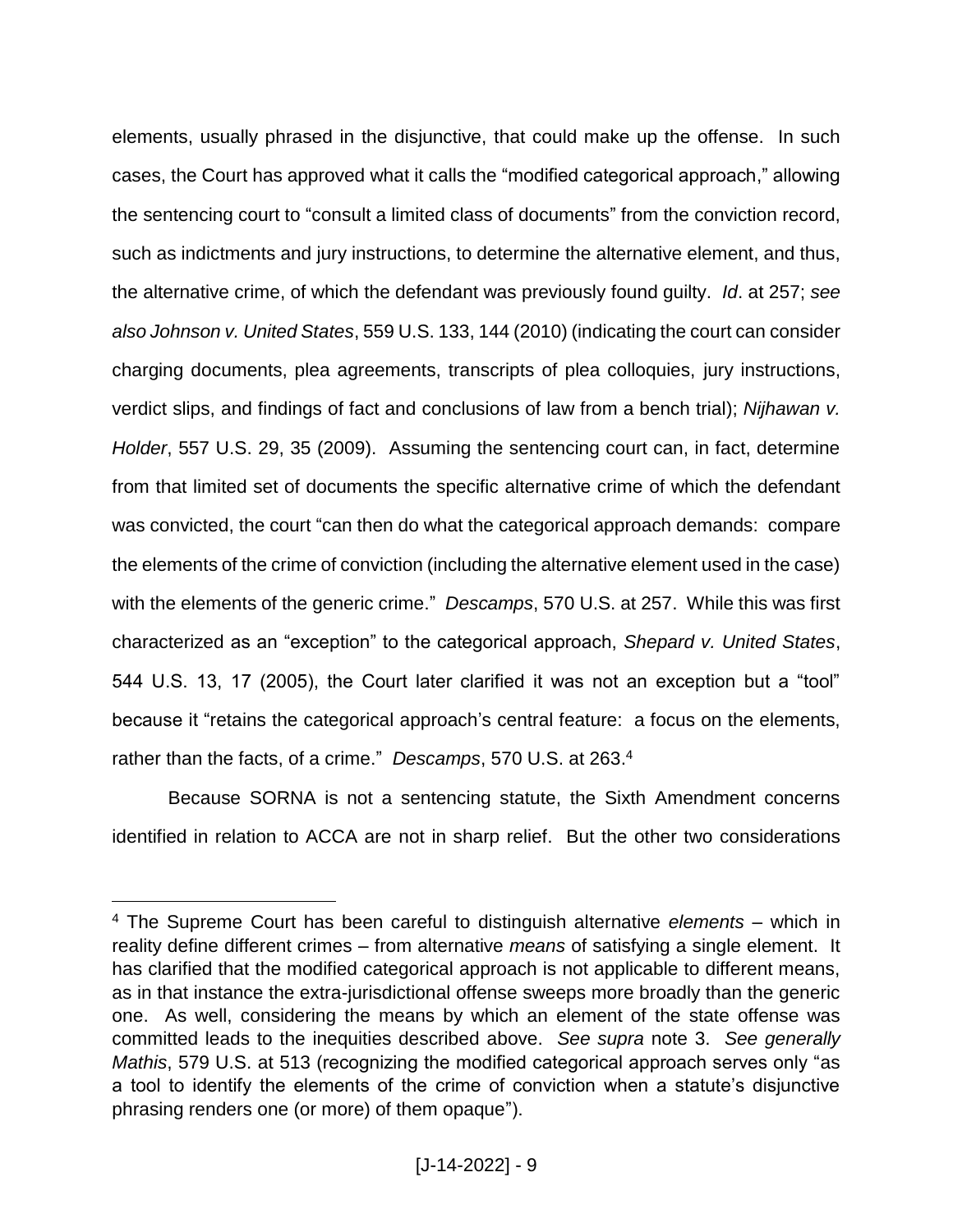motivating the categorical approach are: just as Congress determined ACCA sentencing enhancements should be based on prior convictions as opposed to prior actions, the duration of an individual's obligation to register under SORNA is likewise premised on whether that person has been "convicted" of a Tier I, II, or III offense. 42 Pa.C.S. § 9799.15(a). Additionally, any attempt by PSP to engage in fact-finding relative to the particular circumstances of the underlying offense could result in the types of inequities identified by the Supreme Court, *see supra* note 3, not to mention *ad hoc* and inconsistent outcomes. *See United States v. Wilson*, 951 F.2d 586, 390 (4th Cir. 1991) (suggesting a factual approach could devolve into "a series of mini-trials in which the defendant rehashes his version of the events that led to his predicate convictions and the prosecution searches for stale evidence to prove an element that was necessarily proved or admitted at the prior proceeding"). And it may be noted the Supreme Court applies the categorical approach in the civil context as well as criminal. *See Kawashima v. Holder*, 565 U.S. 478, 483 (2012) (using the categorical approach for deportation decisions).

PSP's main objection to this approach is that it does not allow PSP to fully implement its obligation to impose registration based on "comparable" military offenses. PSP understands the approach as requiring "identical" rather than "comparable" crimes which, it claims, does not fully comport with the statute. *See* Reply Brief for Appellant at 9-11. More generally, PSP contends the adjective "comparable" has enough leeway that the military offense does not need to be the same as, or a subset of, the Pennsylvania offense. PSP adverts to dictionary definitions of "comparable" which suggest mere similarity, or ability to be compared. It offers the analogy of comparable homes, a concept used in real-estate valuation. *See* Brief for Appellant at 15. PSP takes particular issue with having to compare scienter thresholds when assessing if two crimes are comparable.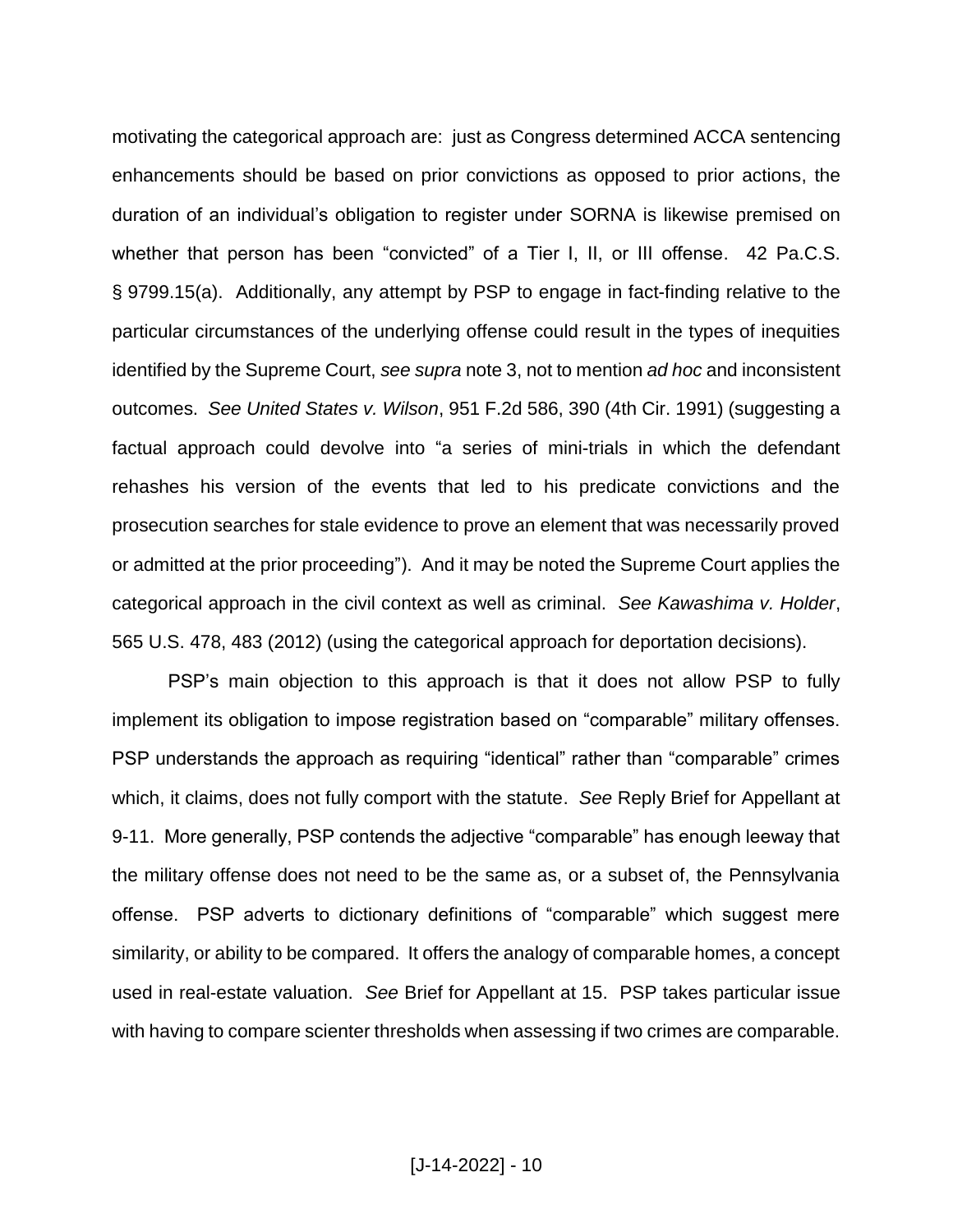*See* Brief for Appellant at 18 (arguing the General Assembly "did not intend for the PSP to ensure" the equivalency of "each and every element, to include *mens rea*").

To the extent PSP argues the object of our exercise in statutory interpretation is to give effect to legislative intent, and the best indication of that intent is the statute's plain text, we have no occasion to disagree. *See, e.g.*, *In re B.W.*, 250 A.3d 1163, 1170-71 (Pa. 2021). The difficulty in the present controversy arises from the use of the word "comparable" which, as PSP's real-estate analogy demonstrates, can be rather loose and subjective, as anyone who has reviewed a real-estate appraisal knows.

As PSP recognizes, the General Assembly has used variations on the theme of comparability in statutes addressing circumstances in which a person's conviction history is material in civil and criminal settings. These include such circumstances as the ability to obtain a commercial driver's license, the ability to possess firearms, the ability to be certified as an athlete's agent, DUI sentencing, whether a mandatory minimum sentence should apply under the three-strikes statute, and pension forfeiture, to name a few. In these instances, the General Assembly's policy toward out-of-state convictions is that they count as part of the relevant criminal history so long as the extra-jurisdictional offense is similar to a Pennsylvania predicate offense.

To express the concept of similarity in these arenas, the legislative body has used different adjectives such as "equivalent," "similar," "essentially similar," "comparable," and "substantially the same." *See* 18 Pa.C.S. § 6105(b) (encompassing "equivalent" offenses in relation to firearms possession); 75 Pa.C.S. § 1611(d) (including "similar" convictions relative to commercial driver's licenses); *id*. § 1611(h) (superseded) (referencing "essentially similar" offenses relative to commercial driver's licenses); 5 Pa.C.S. § 3304(c) (embracing "comparable" offenses as to athlete-agent certification); 75 Pa.C.S. § 3731(e)(1)(iii) (superseded) (referring to "equivalent" offenses for repeat-DUI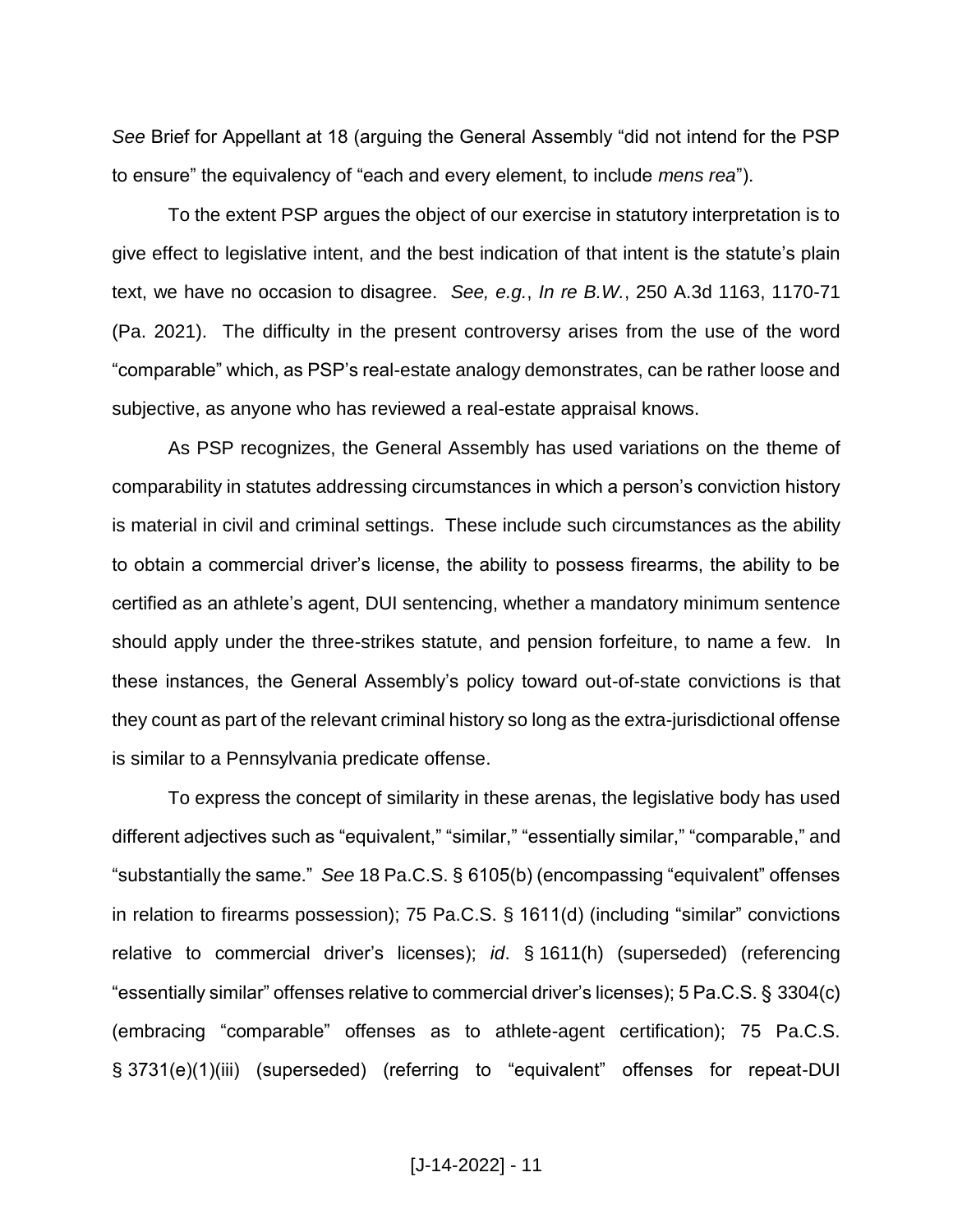sentencing); 42 Pa.C.S. § 9714(g) (defining crime of violence to subsume "equivalent" crimes under prior Pennsylvania law or in another jurisdiction); 43 P.S. §1312 (basing pension forfeiture on "substantially the same" extra-jurisdictional offenses). Although the Crimes Code, SORNA Subchapter H, and the Statutory Construction Act all have definitional sections, *see* 18 Pa.C.S. § 103, 42 Pa.C.S. § 9799.12, 1 Pa.C.S. § 1991, they do not define terms such as "comparable" "equivalent," and "similar," and neither party suggests that a "comparable" military offense is a term of art. Thus, we consider the word's "common and approved" usage. 1 Pa.C.S. § 1903(a).

The dictionary defines "comparable" as capable of being compared, worthy of comparison, like or equivalent – as in "artists of comparable talent." WEBSTER'S NEW COLLEGE DICTIONARY 234 (3d ed. 2008). An on-line thesaurus suggests the word means "fairly similar so that comparison is reasonable," and it gives synonyms including similar, alike, close, and not unlike.<sup>5</sup> As for Merriam-Webster's thesaurus, it provides the following synonyms: akin, alike, analogous, cognate, correspondent, corresponding, ditto, like, matching, parallel, resemblant, resembling, similar, such, and suchlike.<sup>6</sup> It is evident PSP prefers the meaning conveyed by words like "resembling" and "fairly similar so that comparison is reasonable." *See generally State v. Wetrich*, 412 P.3d 984, 990 (Kan. 2018) (surveying various definitions of "comparable" and describing these kinds of words as terms which "more closely support the State's close-enough-for-horseshoes-and-hand grenades view of comparable"). We find that, in view of this variety of possible meanings for "comparable," the term is ambiguous – or at least "not explicit," 1 Pa.C.S.  $\S 1921(c)$  –

<sup>5</sup> *See* MacMillan Thesaurus, https://www.macmillanthesaurus.com/us/comparable, last viewed April 14, 2022.

<sup>6</sup> *See* https://www.merriam-webster.com/thesaurus/comparable, last viewed April 14, 2022.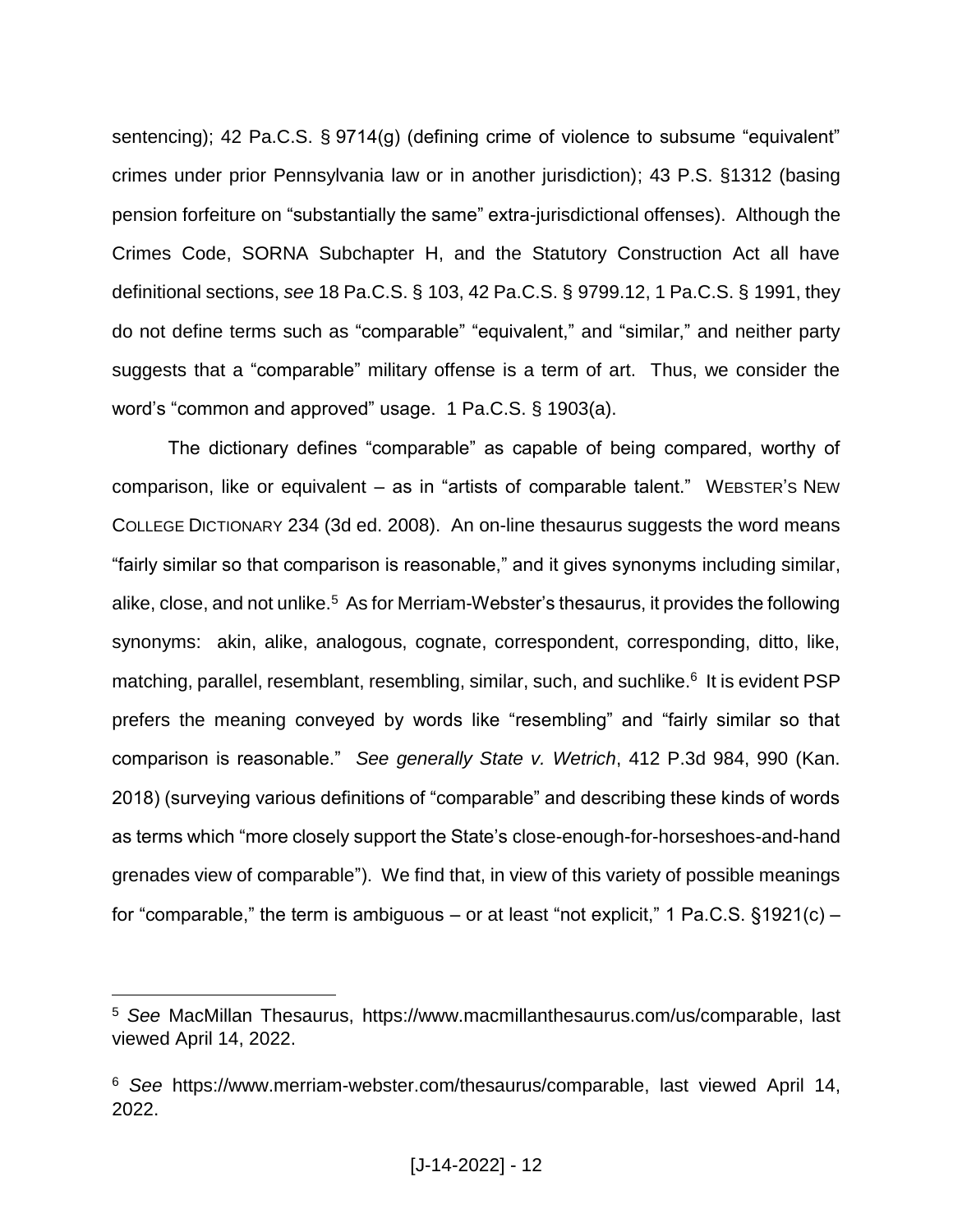thus warranting consideration of the factors set forth in the Statutory Construction Act. *See Nicole B. v. Sch. Dist. of Phila.*, 237 A.3d 986, 997 (Pa. 2020).

The occasion and necessity for this aspect of the statute, the mischief to be remedied, and the object to be attained, *see* 1 Pa.C.S. § 1921(c)(1), (3), (4), are all straightforward: to avoid any unfairness or harm to the public that would result if an offender were treated more leniently due to the fortuity that his or her prior conviction arose in a different jurisdiction. *Accord Whisnant*, 568 A.2d at 260-61. *See generally Bolden*, 532 A.2d at 1174-75 ("Fairness required that the prior record score include convictions . . . from other states and from the United States courts . . .. To do otherwise would have treated some defendants as first offenders merely because they had committed their crimes in another jurisdiction."). While one might argue this consideration weighs in favor of a fairly loose comparison along the lines of that suggested by PSP, it would remain problematic to implement that standard in practice without leading to inconsistent results. As the Kansas court observed in a related context:

Allowing sentencing courts to utilize an imprecise, *ad hoc* comparison of out-of-state crimes to Kansas offenses . . . to enhance the current Kansas sentence promotes, rather than curtails, the disparate treatment of similarly situated persons that the [Kansas sentencing guidelines] sought to cure. Moreover, statutes fixing sentences that are so vague that the test for enhancement devolves into "guesswork and intuition" can run afoul of due process considerations.

*Wetrich*, 412 P.3d at 991 (citing *Johnson*, 135 S. Ct. at 2556-59 (finding the enhancement residual clause of ACCA unconstitutionally vague)). This concern is substantial, and it speaks to the Legislature's dual directives that reviewing courts should consider the consequences of a particular interpretation, 1 Pa.C.S. § 1921(c)(6), and presume the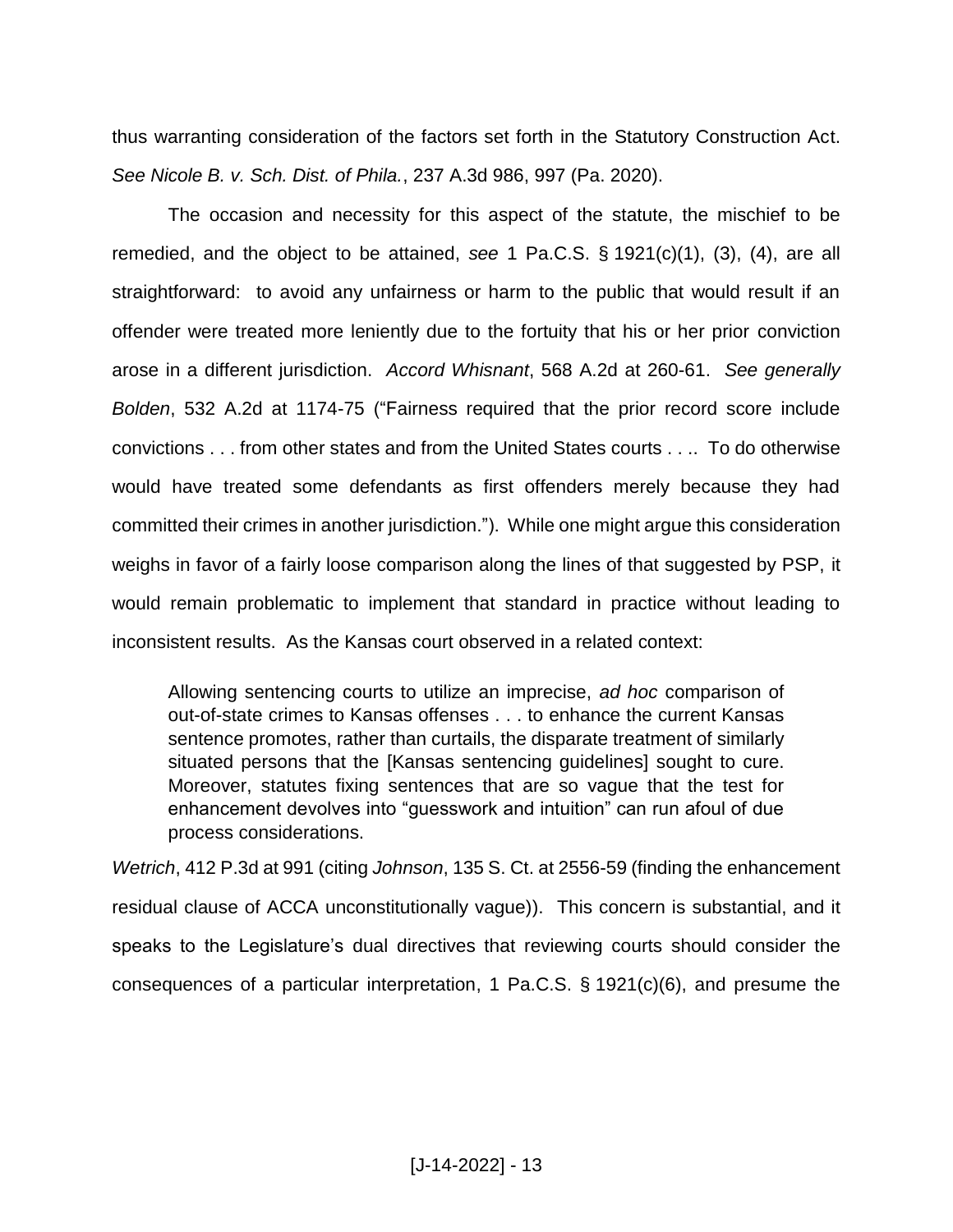General Assembly did not intend an unreasonable result, *see id*. § 1922(1). We find that the Kansas court's concern applies equally to tier selection under SORNA. $^7$ 

Thus, to remove guesswork, inconsistency, and *ad hoc* agency decision-making, to promote the legislative focus on prior convictions rather than prior actions, and to foreclose the type of "daunting" difficulties and potential unfairness the Supreme Court pointed out would arise if a reviewing entity years later were to sift through voluminous aged documents to ascertain exactly what the SORNA registrant did (as opposed to what he was convicted of), we hold the categorical approach as described by the Supreme Court is to be applied when ascertaining whether a prior extra-jurisdictional offense is "comparable" or "equivalent" under SORNA Subchapter H. Consistent with the Supreme Court's explanation and terminology as outlined above, the categorical approach includes the "tool" that Court refers to as the "modified categorical approach."

We note as well that this approach takes into account all elements of the offenses being compared, including scienter. To the extent PSP's advocacy can be read to suggest scienter is of diminished importance, *see* Brief for Appellant at 18 ("Clearly, the General Assembly did not intend for the PSP to ensure that each and every element, to include *mens rea*, of a military offense and an enumerated offense in 42 Pa.C.S. § 9799.14 are equivalent."), we do not endorse such a view. For example, involuntary

 $7$  Federal courts of appeal in a number of circuits have applied the categorical approach to tier selection under the federal SORNA law, *see United States v. Morales*, 801 F.3d 1, 4-5 (1st Cir. 2015); *United States v. Berry*, 814 F.3d 192, 196 (4th Cir. 2016); *United States v. Young*, 872 F.3d 742, 746 (5th Cir. 2017); *United States v. Barcus*, 892 F.3d 228, 231-32 (6th Cir. 2018); *United States v. Walker*, 931 F.3d 576, 579 (7th Cir. 2019); *United States v. Cabrera-Gutierrez*, 756 F.3d 1125, 1133 (9th Cir. 2014); *United States v. White*, 782 F.3d 1118, 1130-35 (10th Cir. 2015), as have several United States District Courts in the remaining circuits, *see, e.g.*, *United States v. Church*, 461 F. Supp. 2d 875, 883 (S.D. Iowa 2020); *United States v. Marrero*, 2020 WL 6637584, at \*2 (E.D.N.Y. Nov. 12, 2020); *United States v. Gilchrist*, 2021 WL 808753, at \*4 (M.D. Pa. Mar. 3, 2021); *United States v. Phillips*, 2016 WL 5338711, at \*2-\*3 (M.D. Fla. Sept. 23, 2016).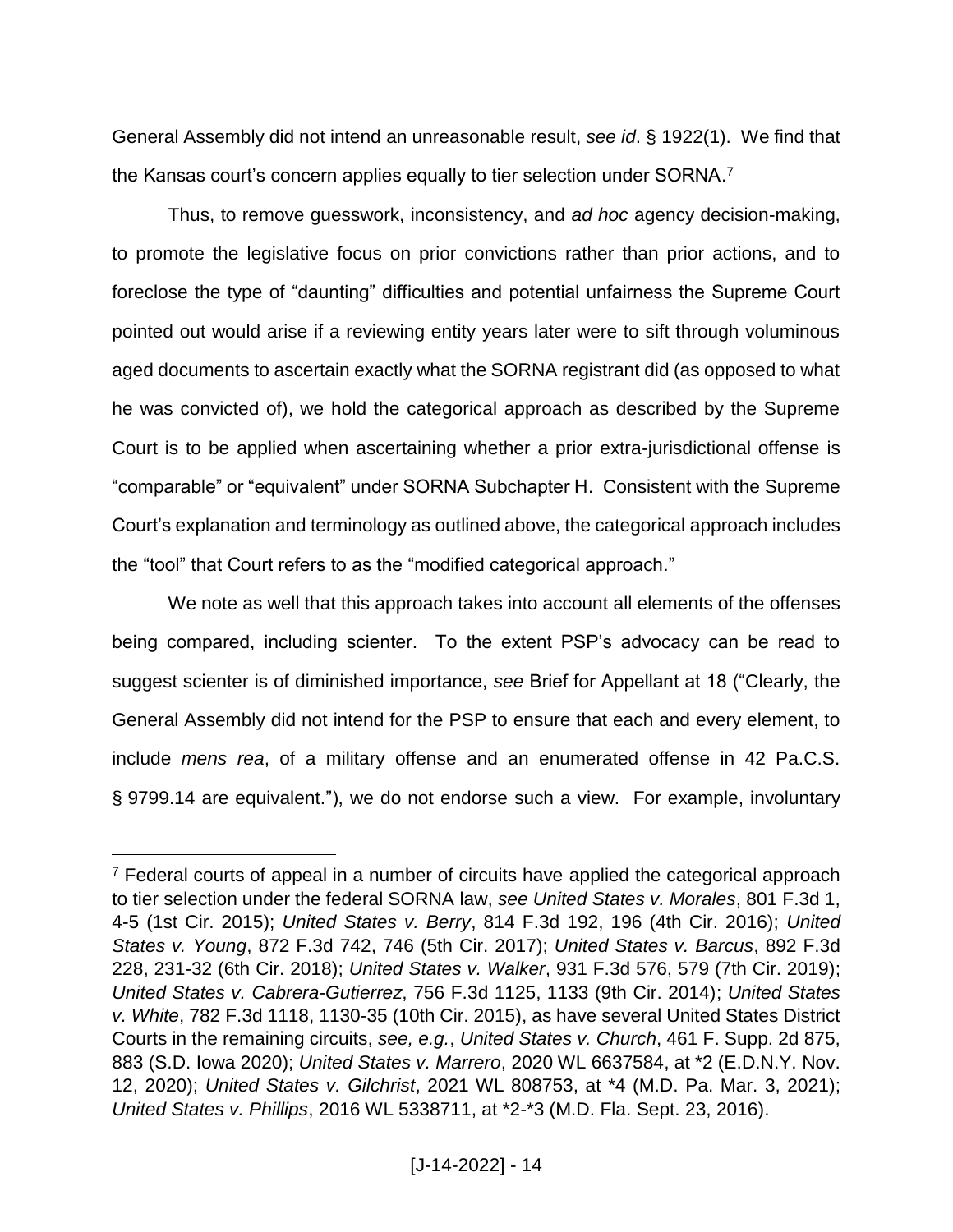manslaughter, *see* 18 Pa.C.S. § 2503(a), and first-degree murder, *see id*. § 2502(a), are both forms of criminal homicide, *see id*. § 2501, and they are drastically different crimes although they differ only in the actor's mental state. As for SORNA predicate offenses, the Sixth Circuit has emphasized the importance of the "intent" element in comparing two offenses under the categorical approach, *see Barcus*, 892 F.3d at 232-34, and there is no principled basis to view *mens rea* as a second-class citizen among the broad array of items that may be included within the definitional elements of an offense triggering SORNA registration.

Applying the categorical approach to this dispute, the only element on which the parties focus their advocacy is the defendant's scienter. Appellee submits that, by encompassing negligent conduct, the military crime sweeps more broadly than the state crime and, consequently, cannot be deemed "comparable" to it under the categorical approach. PSP's position is that the "knowingly" *mens rea* under the Crimes Code is captured by the military offense's requirement that the victim's impaired state must have been "known" by the victim. Brief for Appellant at 21. Thus, PSP in effect adopts the view that the military statute is divisible and, moreover, that Appellee was convicted of the more serious of the two crimes in that he was found to have had actual knowledge of the victim's impaired condition.<sup>8</sup>

To support this position, PSP appears simply to assume Appellee had such knowledge, *see A.L.*, 247 A.3d at 128 ("PSP's entire analysis . . . is based upon a presumption that [A.L.] was convicted because he 'knew' that the [victim] was intoxicated and, therefore, unable to consent."), although at times PSP also cites to trial testimony

<sup>8</sup> PSP goes farther and argues Appellee *could not* have been convicted absent a finding he knew of the victim's impairment. *See id*. at 24 ("Had the general court-martial found . . . that [Appellee] was mistaken as to believing his victim had consented . . . it would have had to acquit."). This is incorrect as 10 U.S.C. § 920(b)(3)(A) allows for culpability based on an unreasonable belief the victim had consented.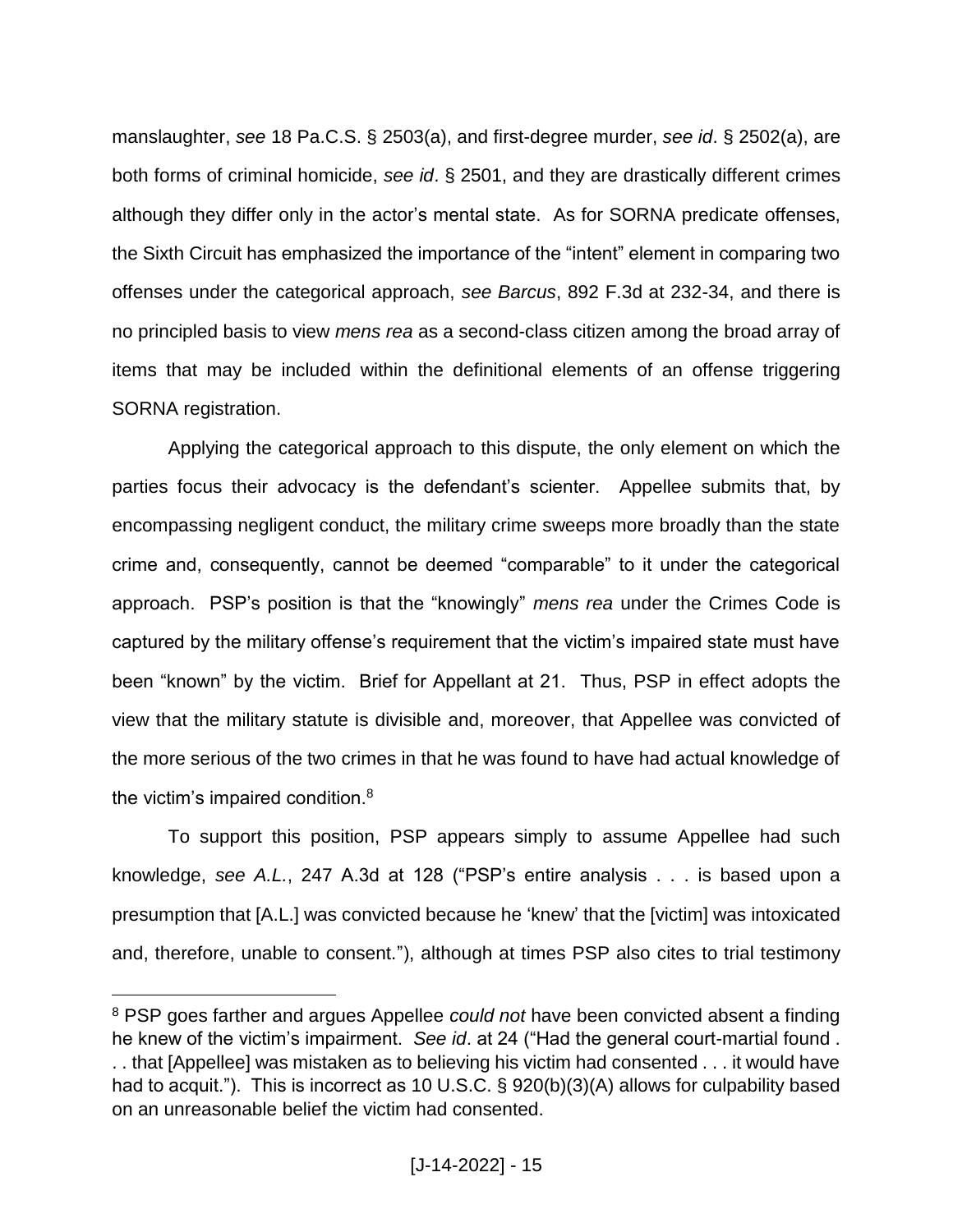and draws inferences from it. For example, PSP references testimony given at the courtmartial indicating Appellee spoke to the victim the following day, stating they had had protected sex the night before and urging her not to report the incident; PSP contends Appellee would only have made those statements if he was, in fact, aware she had been too intoxicated to consent to the encounter. *See* Reply Brief for Appellant at 2.

Initially, we find that, by using the word "or" – *i.e.*, by stating that liability arises if the victim's impaired condition "is known *or* reasonably should be known" by the defendant – the *mens rea* reflected in the military offense is divisible in that it allows for culpability if the defendant either knew of the victim's impaired state or reasonably should have known of it. This means PSP was authorized to consult such items as the charging document, plea agreements, transcripts of plea colloquies, jury instructions, and verdict slips, to see if it could ascertain Appellee's precise scienter level – and thus, the particular crime set forth in the military offense definition of which Appellee was convicted. As the Commonwealth Court pointed out, however, the record does not reflect that the court which heard the evidence made any finding that Appellee in fact knew that his victim was too impaired to consent. To the contrary, that tribunal's equivalent of a verdict slip tracks the statutory language as it records the panel's finding that the victim's impairment "was known or reasonably should have been known by" Appellee. It is true the military *appellate* court expressed its view that the proofs adduced at trial were sufficient to support a finding that Appellee knew of the victim's impairment. But the panel of factfinders did not make any such finding. That being the case, PSP was not entitled to rely on the appellate court's commentary.

*A fortiori*, PSP was not permitted to rely on the notes of testimony and its own inferences drawn therefrom. For example, the fact-finders at the court-martial might have disbelieved the testimony currently emphasized by PSP and nonetheless returned a guilty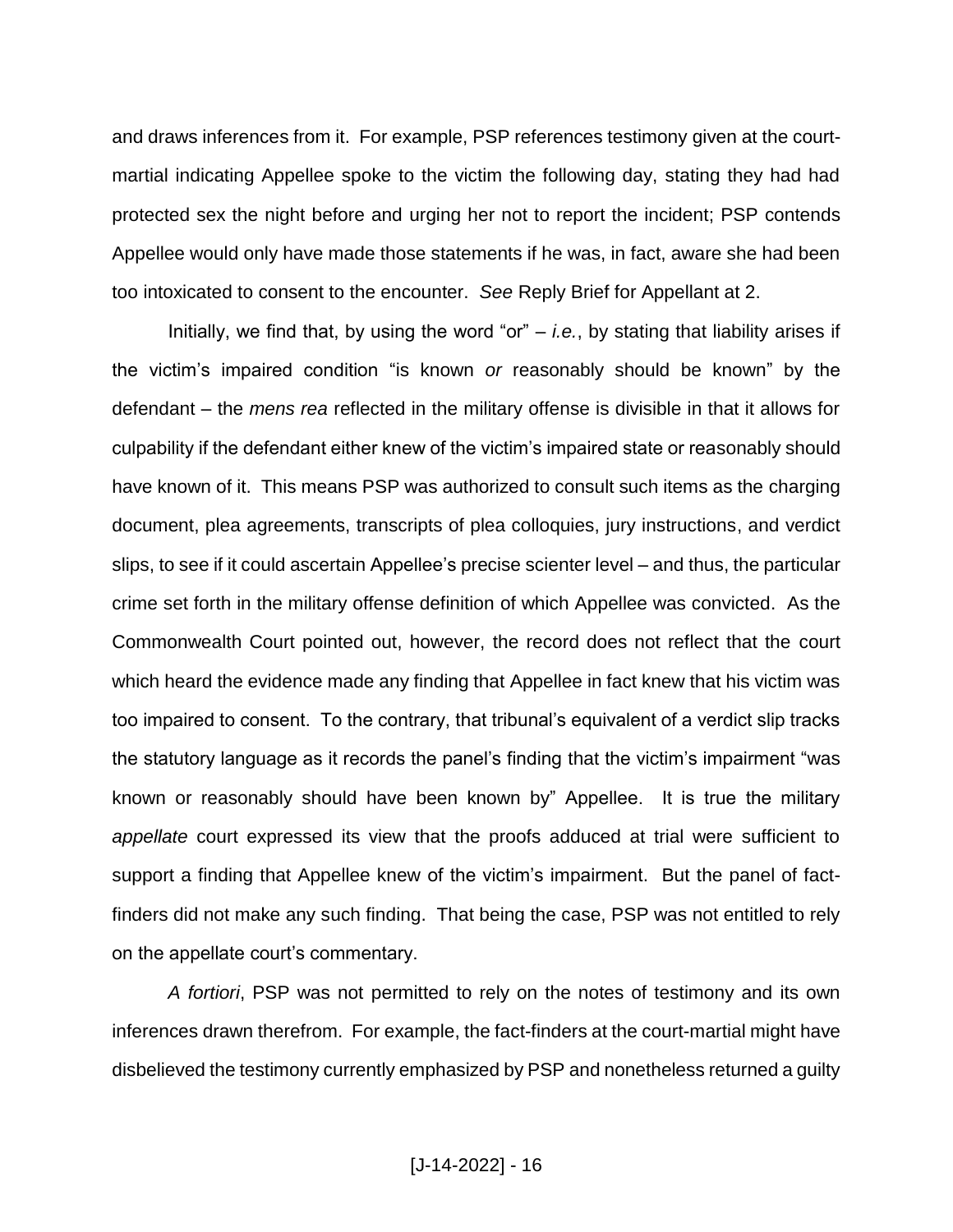verdict based on other evidence. *See generally Commonwealth v. Johnson*, 231 A.3d 807, 818 (Pa. 2020) (recognizing that courts which "rely on a cold record" defer to the fact-finder's factual findings as the latter "hears witness testimony first-hand [and] is able to take into account not only the words that are spoken and transcribed, but the witnesses' demeanor, tone of voice, mannerisms, and the like"). Further, allowing such inferences to form the basis for tier selection by PSP administrators could open the door to the registrant arguing from the evidence he did not commit the crime charged notwithstanding the guilty verdict. *See United States v. Uhl*, 210 F. 860, 862-63 (2d Cir. 1914) (making a similar observation about immigration officials who purported to base an immigration decision on evidence presented at a foreign trial rather than on the conviction alone). Just as important, the trial transcript does not comprise one of the "limited class of documents," *Mathis*, 579 U.S. at 505, which PSP was allowed to consult per the modified categorical approach.

In sum, the military statute under which Appellee was convicted effectively defines two crimes, one when the victim's impairment is known to the actor, and the other when that impairment reasonably should be known but is not. *See* 10 U.S.C. § 920(b)(3)(A). PSP lacked a valid foundation to discern which of the two formed the basis for the military panel's finding of guilt. For present purposes, then, that statute "criminalizes a broader swath of conduct," *Descamps*, 570 U.S. at 258, than the predicate Pennsylvania offense defined by the Crimes Code, which, as noted, bases culpability on a *mens rea* of recklessness or above. *See* 18 Pa.C.S. § 3124.1 (containing no express *mens rea*, thereby defaulting to at least recklessness under 18 Pa.C.S. § 302(c)). As a consequence, the military offense is not "comparable" to 18 Pa.C.S. § 3124.1 for purposes of 42 Pa.C.S. § 9799.14(d)(13), and thus, Appellee's court-martial conviction cannot be the basis for his classification as a Tier III lifetime registrant under SORNA.